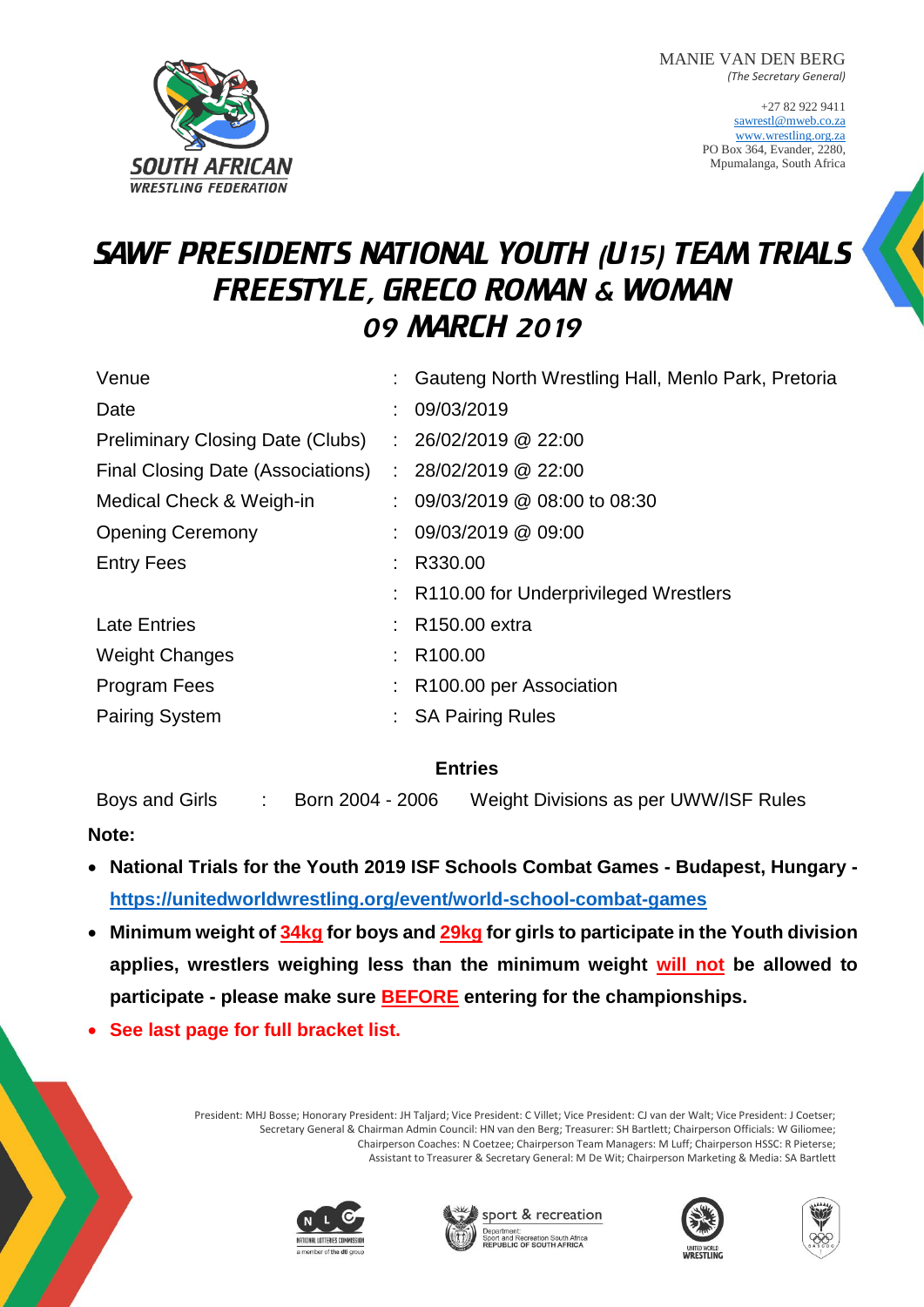



# **Medical Rules - Potentially Infectious Skin Lesions**

The purpose of the pre-competition medical check is not to eliminate wrestlers from competition but the SAWF is obliged to ensure the health and safety of all participants during competitions.

To decide if a lesion is infectious or not can be very difficult. For this reason, the opportunity to present a letter from a Medical Doctor or Dermatologist exists, to certify activity or non-activity of suspicious lesions.

The letter from the Doctor / Dermatologist should not be older than seven (7) days and must state where the suspected lesion / mark is and confirm that it is not infectious;

This letter must be handed in to the medical examination officials at the pre-competition examination.

If no letter is submitted the medical practitioner or, in the absence of a medical practitioner, the HSS Council member on duty will apply the rules regarding the strapping of skin lesions, keeping in mind the safety of other participants at the competition.

Only HSS approved strapping will be used to cover and secure the lesion - the cost of which will be passed onto the association by the SAWF treasurer.

#### **NO WRESTLER WITH SKIN LESIONS OR CONTAGIOUS MEDICAL CONDITION IN AND AROUND THE FACE AS WELL AS THE NECK OR HAIRLINE WILL BE ALLOWED TO WRESTLE.**

It may occur that a lesion was not seen during the pre-competition medical, for various reasons. The main reason often is that the wrestler has hidden the lesion by applying make-up to it.

Should the lesion appear through the day the above guidelines will be applied.

In the event of a dispute the senior team manager may request the tournament secretary to convene a panel consisting of the tournament secretary, SAWF refereeing delegate, the SAWF HSS delegate and the SAWF coaches delegate to rule on the matter - their decision is final, and no further representations will be considered.

### **Tournament Rules and Regulations**

- Please keep traffic conditions in mind in and around the venue to ensure that you arrive on time - no wrestler will be allowed to weigh in after the official weigh in has ended.
- Referees and Judges to report to the SAWF referee delegate before **07:45** and immediately after weigh-in a short, compulsory, information session and rule discussion will take place.
- All wrestles to be correctly registered with the SAWF through eTMS.
- All entries to be done on eTMS before the final closing date.
- Late entries accepted up until the end of the official weigh-in.
- Entries on the day of the competition will only be accepted from the head team manager.



PO Box 364, Evander, 2280, Mpumalanga, South Africa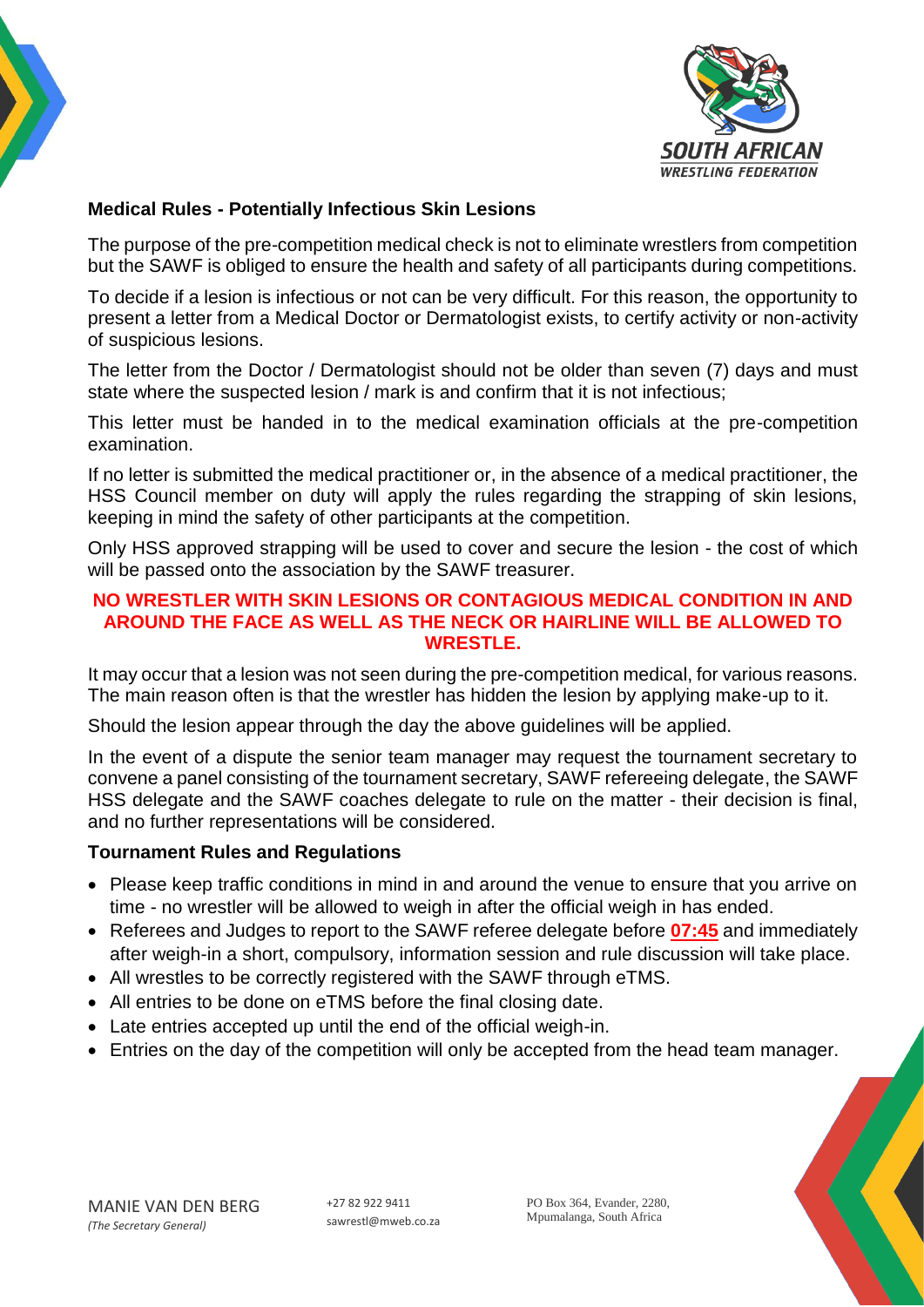



- Entry fees are non-refundable except in the case of withdrawal for medical reasons medical certificates to be submitted to the tournament secretary **BEFORE** the end of the official weigh-in.
- All referees, judges, team mangers, coaches, HSS officials and tournament administrators must be entered on eTMS before the final closing date.
- All delegates must register by scanning in their barcoded membership card at the designated scanning point.
- Associations to submit the names of their senior team manager (one per association) to the secretary of the team managers council before the competition.
- Weigh-in and officials' cards will only be handed to the senior team manager.
- The senior team manager is responsible for:
	- o Ensuring their team is ready for the opening ceremony
	- o Withdrawal of wrestlers for any reason
	- o Querying results or pairing/program errors please note this is to be done at the Team Manager's station and not directly with the tournament administrators.
	- o Late entries of wrestlers or officials on the day of competition with the tournament secretary.
	- o Signing off final entries after weigh-in at the tournament administrator changes after the start of the competition cannot be made.
- All wrestlers in single brackets must remain for the opening and need to check with the tournament secretary before leaving - doping control may require the wrestler to give a sample and should the wrestler not be available a missed test will be recorded, which is a doping offence and could lead to sanctions being imposed.
- Officials are only allowed to participate in one role during the competition eg. Only as coach or team manager and not both.

Good luck to all our athletes and officials - we hope you all have a successful competition but most importantly that you enjoy the day with us.

**Link to live results, programs and pairing sheets can be found at the following link <https://emms.wrestling.org.za/public> and be sure to share all your photos and videos on our [Facebook](https://www.facebook.com/WrestingSA/) page as well.**